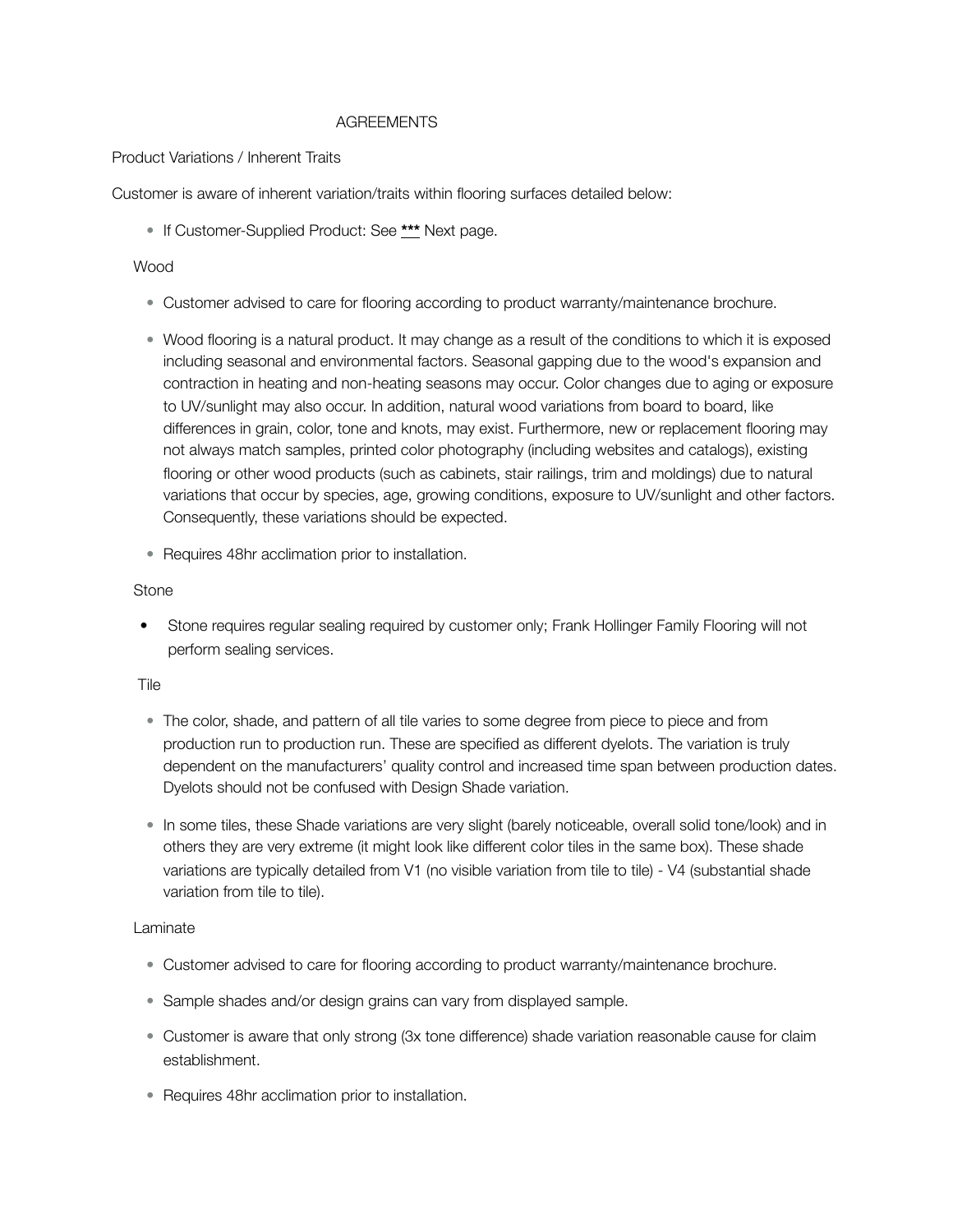• If Customer-Supplied Product: See ^\*^ Next page.

# Luxury Vinyl Planks

- Customer advised to care for flooring according to product warranty/maintenance brochure.
- Sample shades and/or design grains can vary from displayed sample.
- Customer is aware that only strong (3x tone difference) shade variation reasonable cause for claim establishment.
- Some LVP requires (24hr-48hr) acclimation prior to installation.

## Additional Agreements:

- If Customer-Supplied Product: **\*\*\*** Customer is responsible for any and all product orders, shipments/ handling of customer-supplied products.
	- Customer responsible for ensuring box count sufficient to complete installation. Frank Hollinger Family Flooring will not count your boxes or work with box count figures outside company-supplied products.
	- In the event the installer does not have enough product on hand to complete installation, Customer is Responsible for Procuring Supplemental Product within reasonable timeframe of 14 business days.
	- If delayed further, customer to pay 40% of remaining 50% balance. Remaining 10% balance will be collected on completion.
- The product description of the flooring we are installing for you is detailed on your Invoice. By signing below you are indicating that you have reviewed the Invoice closely and that the details are correct. You also agree to the locations of installation detailed therein.
- For health reasons our contracted installers reserve the right to refuse to pull up urine soaked floors or for other hazardous conditions.
- Our contracted installers reserve the right to decline installation projects.
- Transitions are necessary for hardwood & floating floor installations allowing inherent movement of the flooring product; electing to install against parameters of product install guide could cause your flooring to buckle & un-install &/or cause breakage in your floor's locking system, as well as a plethora of alternate issues: We do not warranty labor on such installations.
- All company supplied products belong to Frank Hollinger Family Flooring until Invoice total is paid in full.
- Our installers are not licensed to remove/replace gas powered appliances. Nor are they licensed/insured for any plumbing work, cabinetry, glass shower door installations, etc.; essentially our installers are licensed & insured for only skills pertaining to floor-covering craftsmanship. A signed waiver will need to be contracted between property-owner & installer if other miscellaneous work is agreed upon (outside furniture removal/replacement & toilet resetting).
- Claims